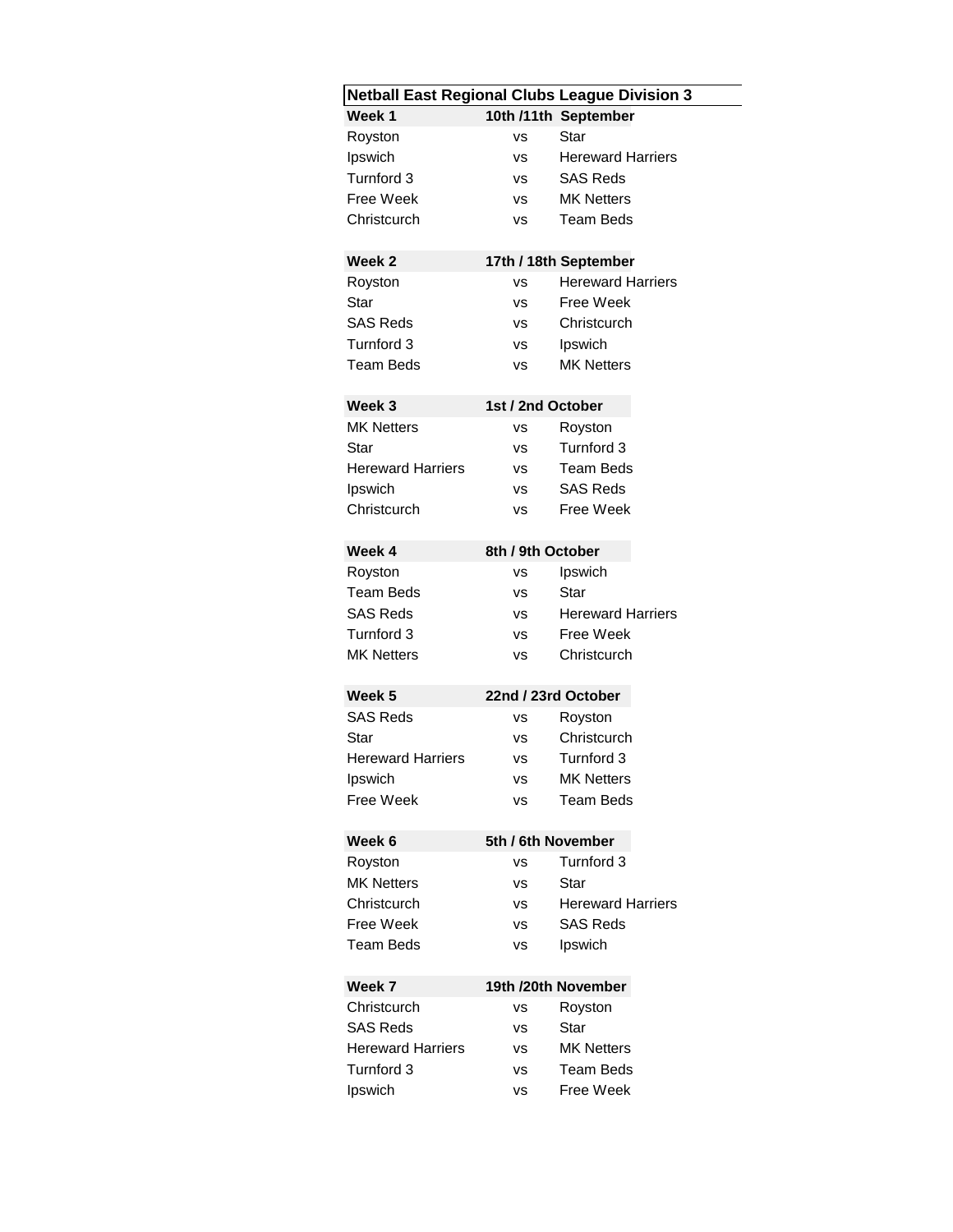| Week 8                   |                    | 26th / 27th November     |  |
|--------------------------|--------------------|--------------------------|--|
| Team Beds                | vs                 | Royston                  |  |
| Star                     | <b>VS</b>          | Ipswich                  |  |
| Free Week                | VS.                | <b>Hereward Harriers</b> |  |
| <b>MK Netters</b>        | VS.                | <b>SAS Reds</b>          |  |
| Turnford 3               | VS.                | Christcurch              |  |
| Week 9                   |                    | 10th / 11th December     |  |
| Royston                  | <b>VS</b>          | Free Week                |  |
| <b>Hereward Harriers</b> | <b>VS</b>          | Star                     |  |
| <b>SAS Reds</b>          | <b>VS</b>          | Team Beds                |  |
| <b>MK Netters</b>        | VS.                | Turnford 3               |  |
| Ipswich                  | VS.                | Christcurch              |  |
| Reserve Dates            |                    | 12th / 13th November     |  |
|                          | 3rd / 4th December |                          |  |
|                          |                    | 18th / 19th February     |  |
|                          | 1st / 2nd April    |                          |  |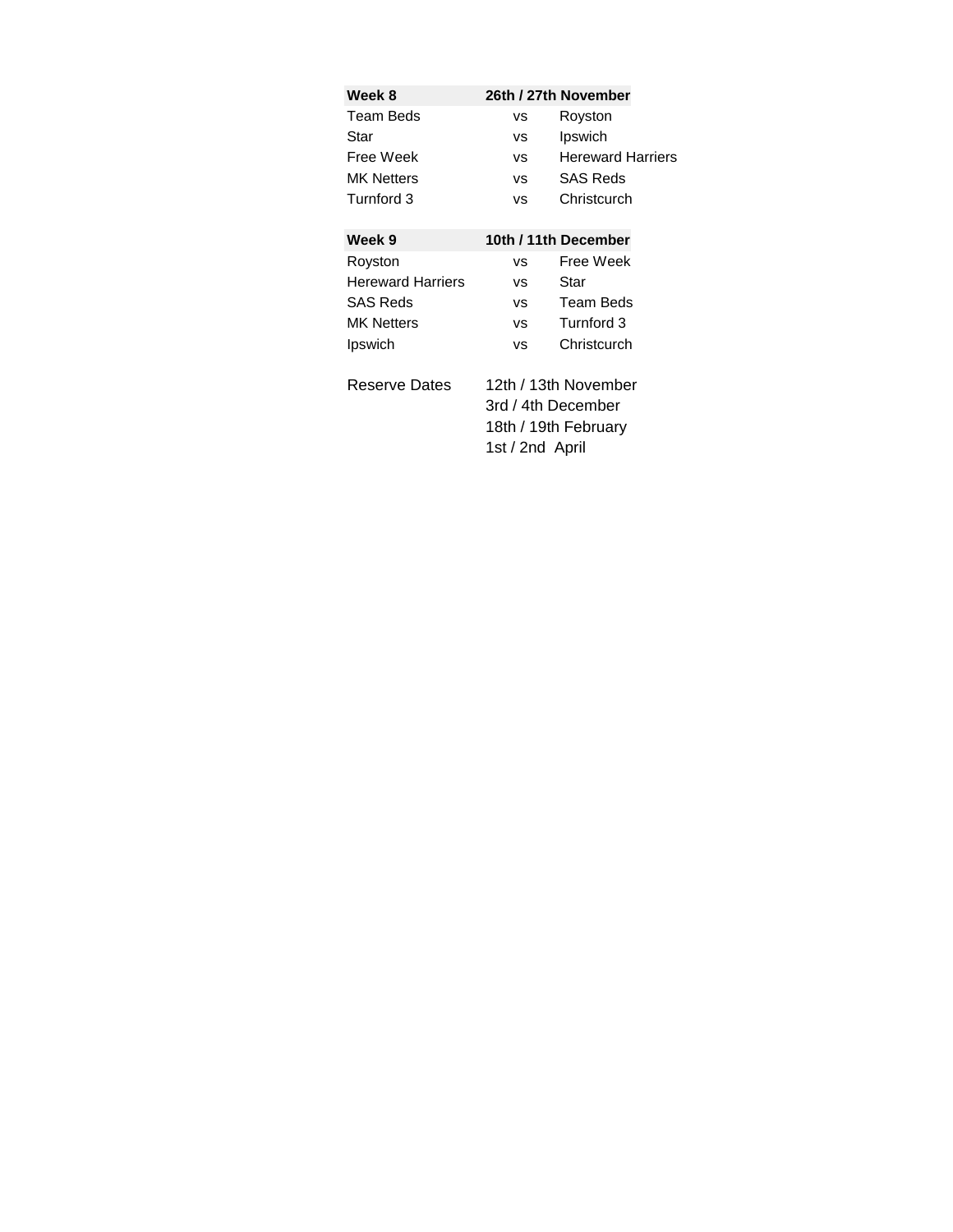| Week 10<br>7th / 8th January   |                                                                                                            |  |  |  |  |
|--------------------------------|------------------------------------------------------------------------------------------------------------|--|--|--|--|
| vs                             | Royston                                                                                                    |  |  |  |  |
| vs                             | Ipswich                                                                                                    |  |  |  |  |
| vs                             | Turnford 3                                                                                                 |  |  |  |  |
| vs                             | Free Week                                                                                                  |  |  |  |  |
| ٧S                             | Christcurch                                                                                                |  |  |  |  |
| Week 11<br>14th / 15th January |                                                                                                            |  |  |  |  |
| vs                             | Royston                                                                                                    |  |  |  |  |
| vs                             | Star                                                                                                       |  |  |  |  |
| <b>VS</b>                      | <b>SAS Reds</b>                                                                                            |  |  |  |  |
| <b>VS</b>                      | Turnford 3                                                                                                 |  |  |  |  |
| ٧S                             | Team Beds                                                                                                  |  |  |  |  |
| Week 12<br>21st / 22nd January |                                                                                                            |  |  |  |  |
| vs                             | <b>MK Netters</b>                                                                                          |  |  |  |  |
| <b>VS</b>                      | Star                                                                                                       |  |  |  |  |
|                                | <b>Hereward Harriers</b>                                                                                   |  |  |  |  |
|                                | Ipswich                                                                                                    |  |  |  |  |
|                                | Christcurch                                                                                                |  |  |  |  |
|                                |                                                                                                            |  |  |  |  |
| 4th / 5th February             |                                                                                                            |  |  |  |  |
| vs                             | Royston                                                                                                    |  |  |  |  |
| ٧S                             | <b>Team Beds</b>                                                                                           |  |  |  |  |
| <b>VS</b>                      | <b>SAS Reds</b>                                                                                            |  |  |  |  |
| <b>VS</b>                      | Turnford 3                                                                                                 |  |  |  |  |
| ٧S                             | <b>MK Netters</b>                                                                                          |  |  |  |  |
|                                | 11th / 12th February                                                                                       |  |  |  |  |
|                                | <b>SAS Reds</b>                                                                                            |  |  |  |  |
|                                | Star                                                                                                       |  |  |  |  |
|                                | Hereward Harriers                                                                                          |  |  |  |  |
|                                | Ipswich                                                                                                    |  |  |  |  |
| vs                             | Free Week                                                                                                  |  |  |  |  |
|                                |                                                                                                            |  |  |  |  |
|                                | Royston                                                                                                    |  |  |  |  |
|                                | <b>MK Netters</b>                                                                                          |  |  |  |  |
|                                | Christcurch                                                                                                |  |  |  |  |
|                                | Free Week                                                                                                  |  |  |  |  |
|                                |                                                                                                            |  |  |  |  |
|                                | Team Beds                                                                                                  |  |  |  |  |
| 4th / 5th March<br>Week 16     |                                                                                                            |  |  |  |  |
| ٧S                             | Christcurch                                                                                                |  |  |  |  |
| vs                             | <b>SAS Reds</b>                                                                                            |  |  |  |  |
| vs                             | <b>Hereward Harriers</b>                                                                                   |  |  |  |  |
| vs                             | Turnford 3                                                                                                 |  |  |  |  |
| ٧S                             | Ipswich                                                                                                    |  |  |  |  |
|                                | <b>VS</b><br>٧S<br>vs<br>vs<br><b>VS</b><br>٧S<br>vs<br>25th / 26th February<br>vs<br>vs<br>٧S<br>vs<br>vs |  |  |  |  |

٦